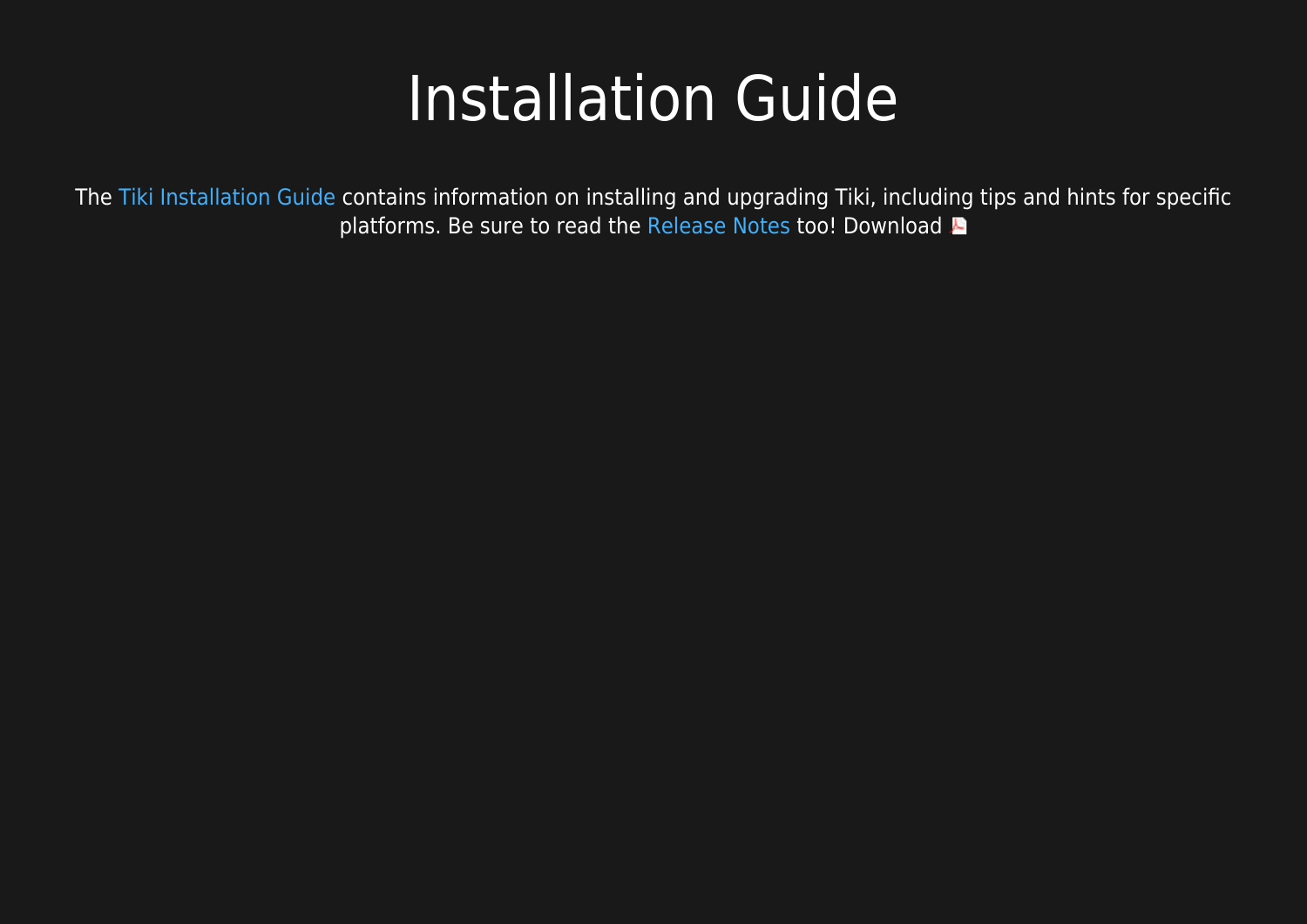## Reference Guide

The [Tiki Reference Guide](https://doc.tiki.org/Tiki-Reference-Guide) includes information on each administration page, tab, and option. These pages contain reference links to detailed procedures and additional information. Links from the Tiki help system link to these pages.Download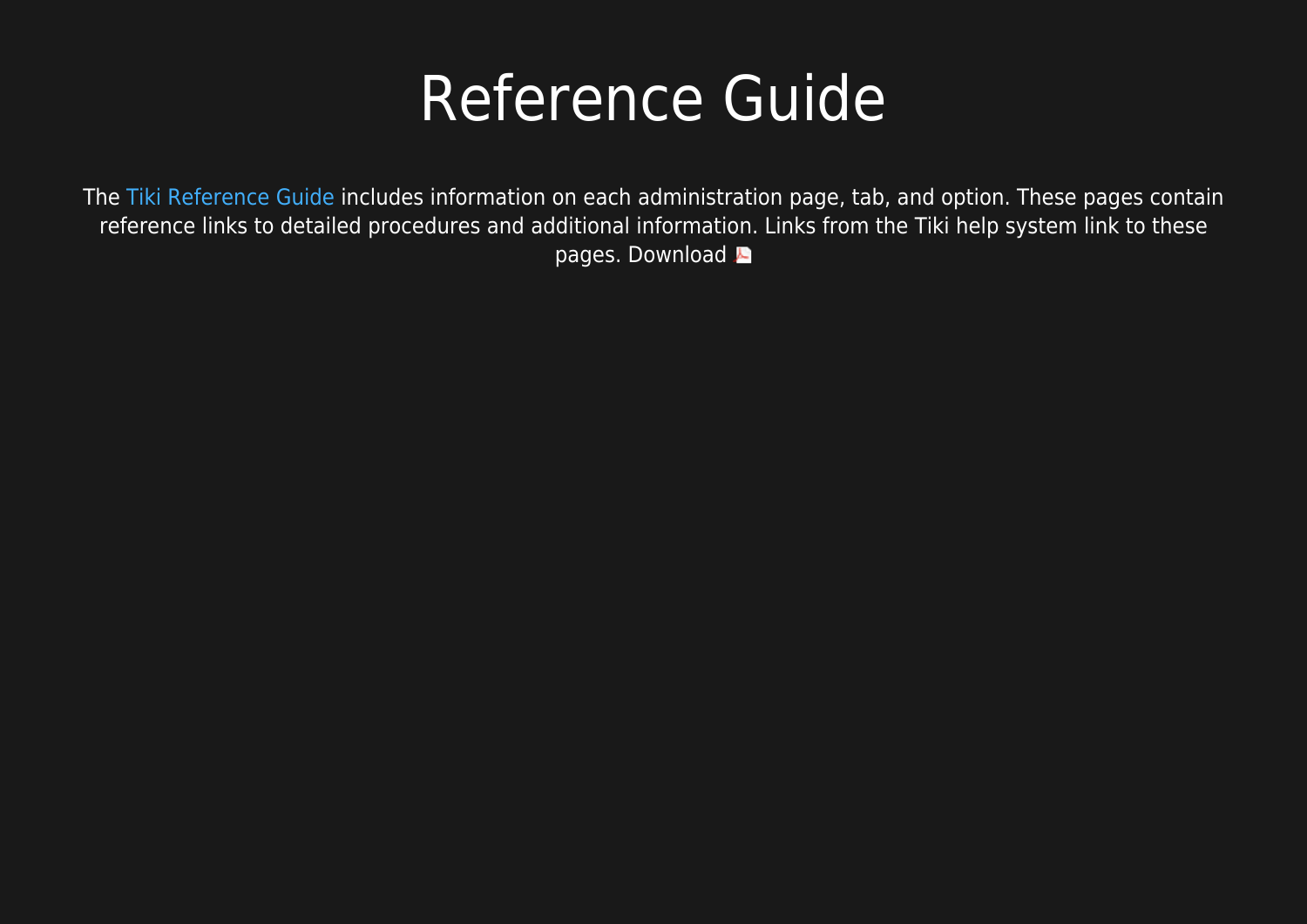## User Guide

The [Tiki User Guide](https://doc.tiki.org/Tiki-User-Guide) includes information for users and visitors of Tiki-powered websites. It includes information on the most common tasks, organized by [Tiki Feature.](https://doc.tiki.org/All-Features)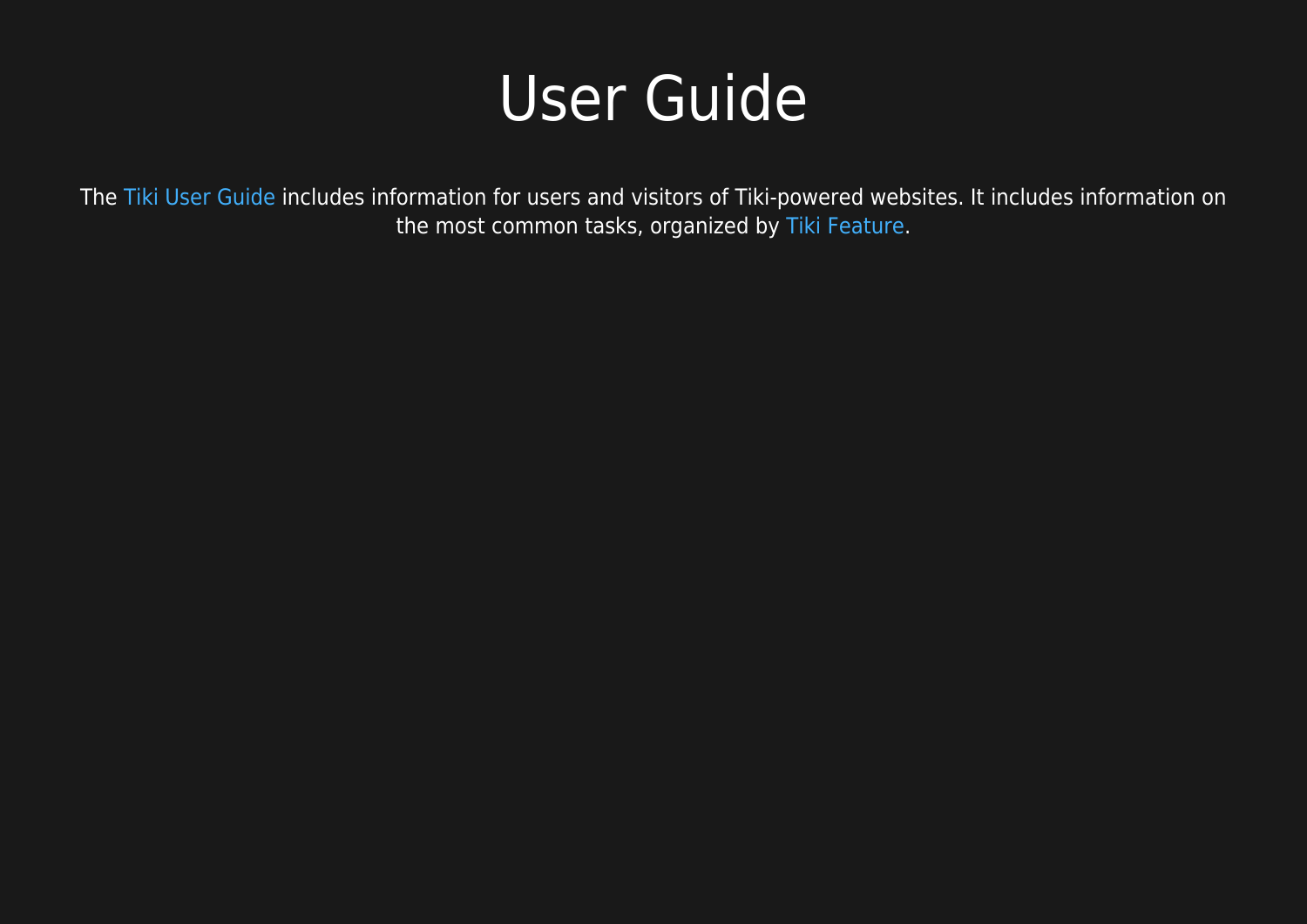# Administrator Guide

[Tiki Administrator Guide](https://doc.tiki.org/Tiki-Administrator-Guide)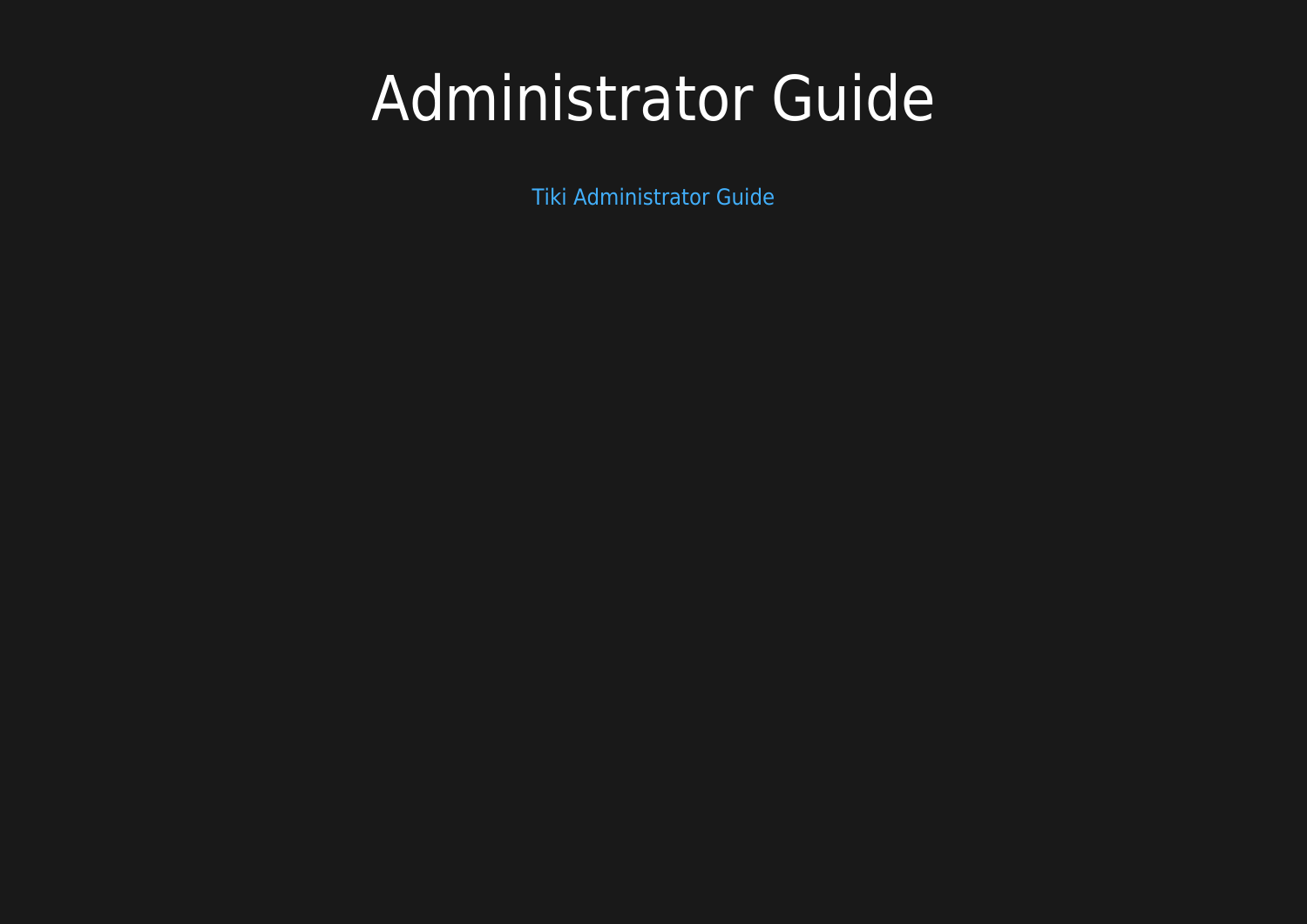# Learn More

- · [Introduction](https://doc.tiki.org/Introduction)
- [Annexes](https://doc.tiki.org/Annexes)

Did you find a problem with the documentation? Let us know:

- [Become an author](https://doc.tiki.org/Welcome-Authors) and fix it!
- Discuss it on the [documentation forum.](http://tiki.org/tiki-view_forum.php?forumId=2)

Review the [Tiki FAQs](https://doc.tiki.org/Tiki-FAQs) for frequently asked questions (and answers).

[See what's new in:](https://doc.tiki.org/New-in-version)

- **[Tiki 24](https://doc.tiki.org/Tiki24)** (LTS)
- **[Tiki 23](https://doc.tiki.org/Tiki23)**
- **[Tiki 22](https://doc.tiki.org/Tiki22)**
- **[Tiki 21](https://doc.tiki.org/Tiki21)** (LTS)
- **[Tiki 20](https://doc.tiki.org/Tiki20)**
- **[Tiki 19](https://doc.tiki.org/Tiki19)**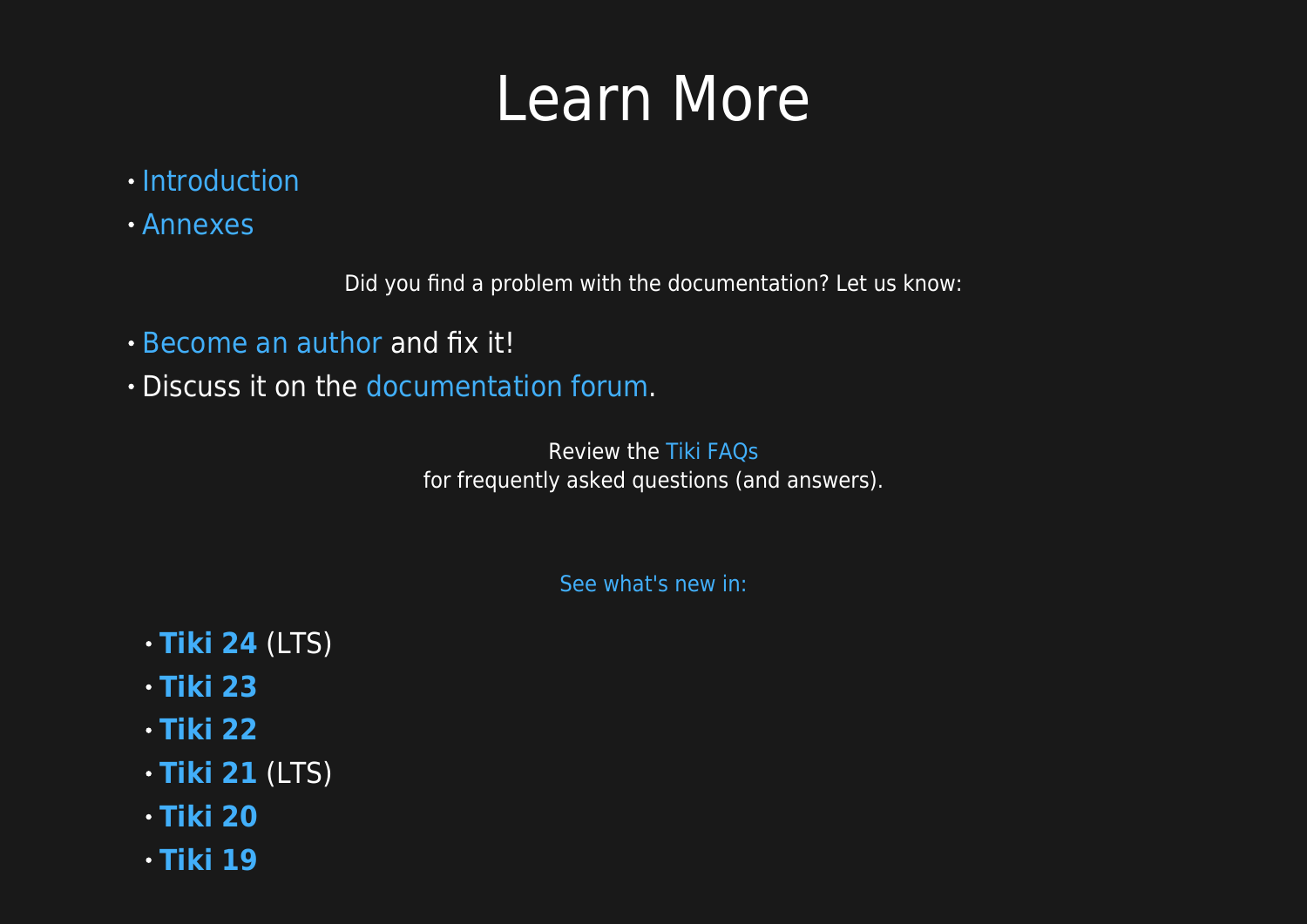

Older versions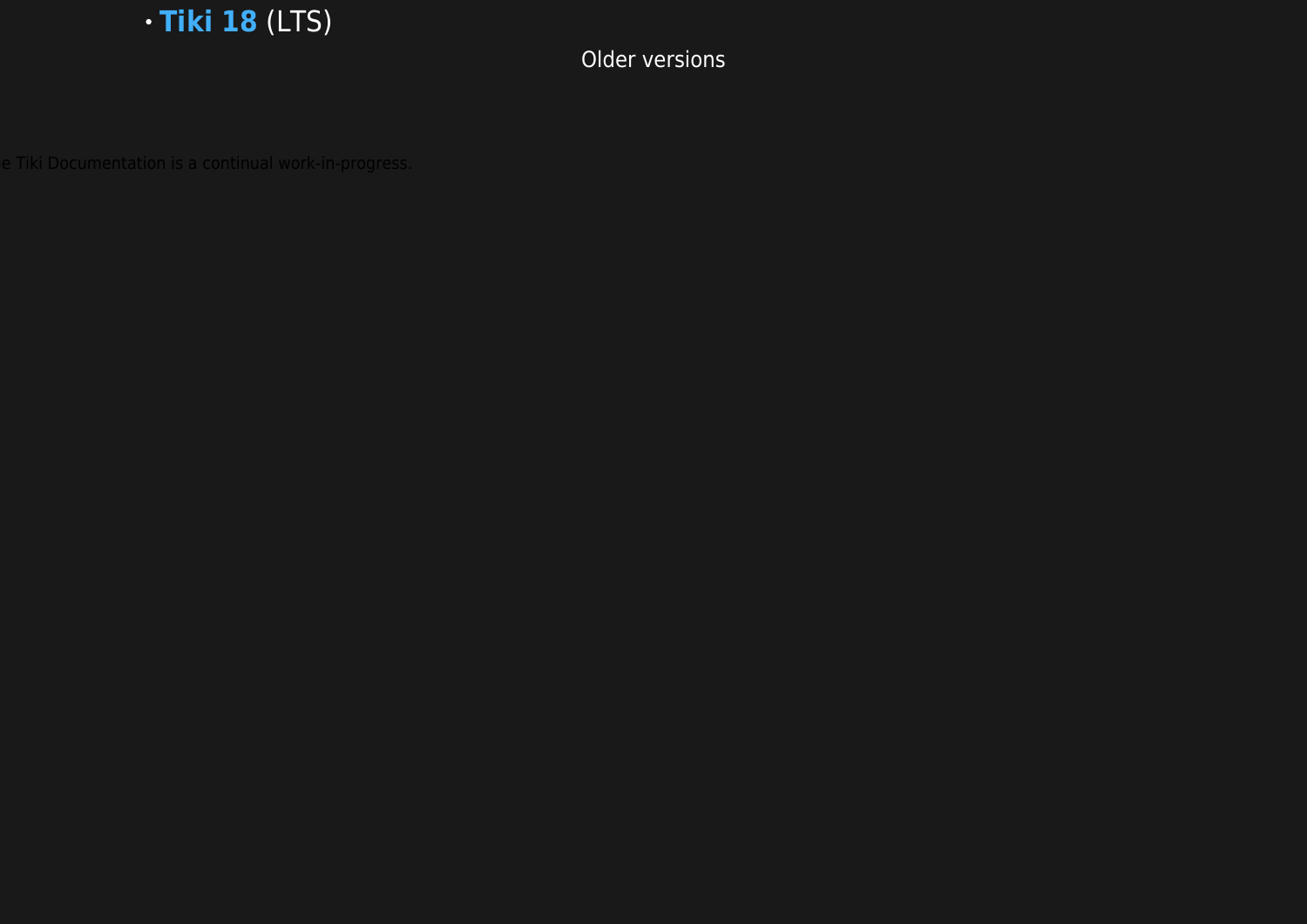### Last Modifications

[Tiki Manager Package](https://doc.tiki.org/Tiki-Manager-Package) [Rating page](https://doc.tiki.org/Calculations) [Tiki25](https://doc.tiki.org/Tiki25) [PluginKanban](https://doc.tiki.org/PluginKanban) [Tiki24](https://doc.tiki.org/Tiki24) [Admin Home](https://doc.tiki.org/Admin-Home) [Web Monetization](https://doc.tiki.org/Web-Monetization) [API](https://doc.tiki.org/API) [PluginTracker](https://doc.tiki.org/PluginTracker) [User Preference Field](https://doc.tiki.org/User-Preference-Field) [PluginCountup](https://doc.tiki.org/PluginCountup) [PluginCountdown](https://doc.tiki.org/PluginCountdown) [Composer](https://doc.tiki.org/Composer) [PluginInsert](https://doc.tiki.org/PluginInsert) [Lost admin password](https://doc.tiki.org/Lost-admin-password) [Webmail](https://doc.tiki.org/Webmail) [PluginXMPP](https://doc.tiki.org/PluginXMPP) [PluginList output control block](https://doc.tiki.org/PluginList-output-control-block)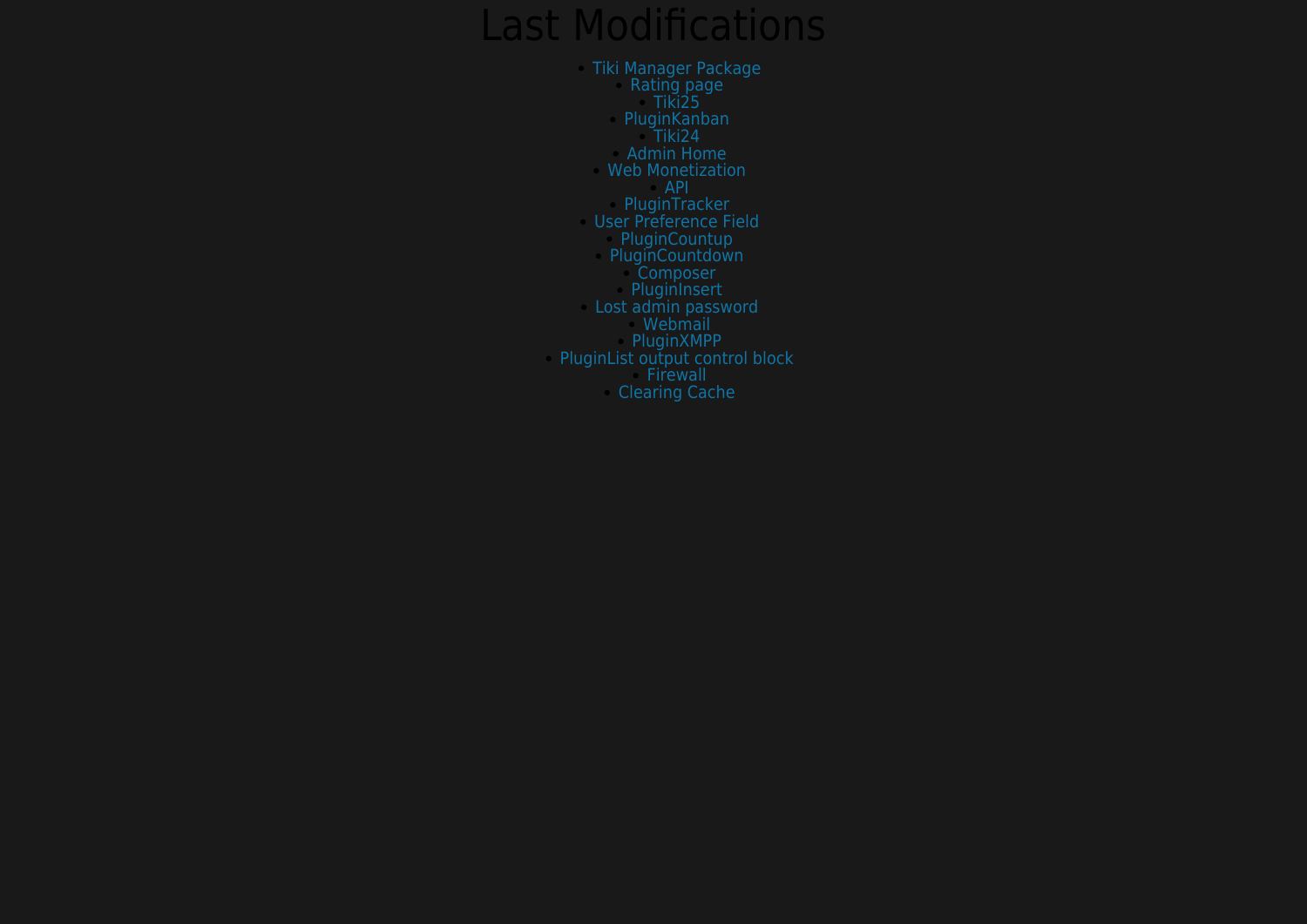### The latest Tiki news

[Tiki Project Welcomes New Administrators](https://tiki.org/article489-Tiki-Project-Welcomes-New-Administrators)

#### (Tue 15 Mar, 2022)

[TikiRoundtable Meeting this Sunday, January 23, 2022](https://tiki.org/article487-TikiRoundtable-Meeting-this-Sunday-January-23-2022)

(Fri 21 Jan, 2022)

[Tiki Roundtable Meeting this Sunday, January 23, 2022](https://tiki.org/article487-Tiki-Roundtable-Meeting-this-Sunday-January-23-2022)

(Fri 21 Jan, 2022)

[TikiRoundtable Meeting this Sunday, December 19, 2021](https://tiki.org/article486-TikiRoundtable-Meeting-this-Sunday-December-19-2021)

[Tiki Roundtable Meeting this Sunday, December 19, 2021](https://tiki.org/article486-Tiki-Roundtable-Meeting-this-Sunday-December-19-2021)

[TikiRoundtable meeting this Sunday 21 Nov 2021 15:00 GMT](https://tiki.org/article485-TikiRoundtable-meeting-this-Sunday-21-Nov-2021-15-00-GMT)

(Sun 21 Nov, 2021)

[Tiki Roundtable Meeting this Sunday 21 Nov 2021 15:00 GMT](https://tiki.org/article485-Tiki-Roundtable-Meeting-this-Sunday-21-Nov-2021-15-00-GMT)

(Sun 21 Nov, 2021)

[Tiki Roundtable Meeting - November 2021](https://tiki.org/article484-Tiki-Roundtable-Meeting-November-2021)

(Tue 16 Nov, 2021)

[Tiki Celebrates its Nineteenth Birthday!](https://tiki.org/article483-Tiki-Celebrates-its-Nineteenth-Birthday)

(Fri 08 Oct, 2021)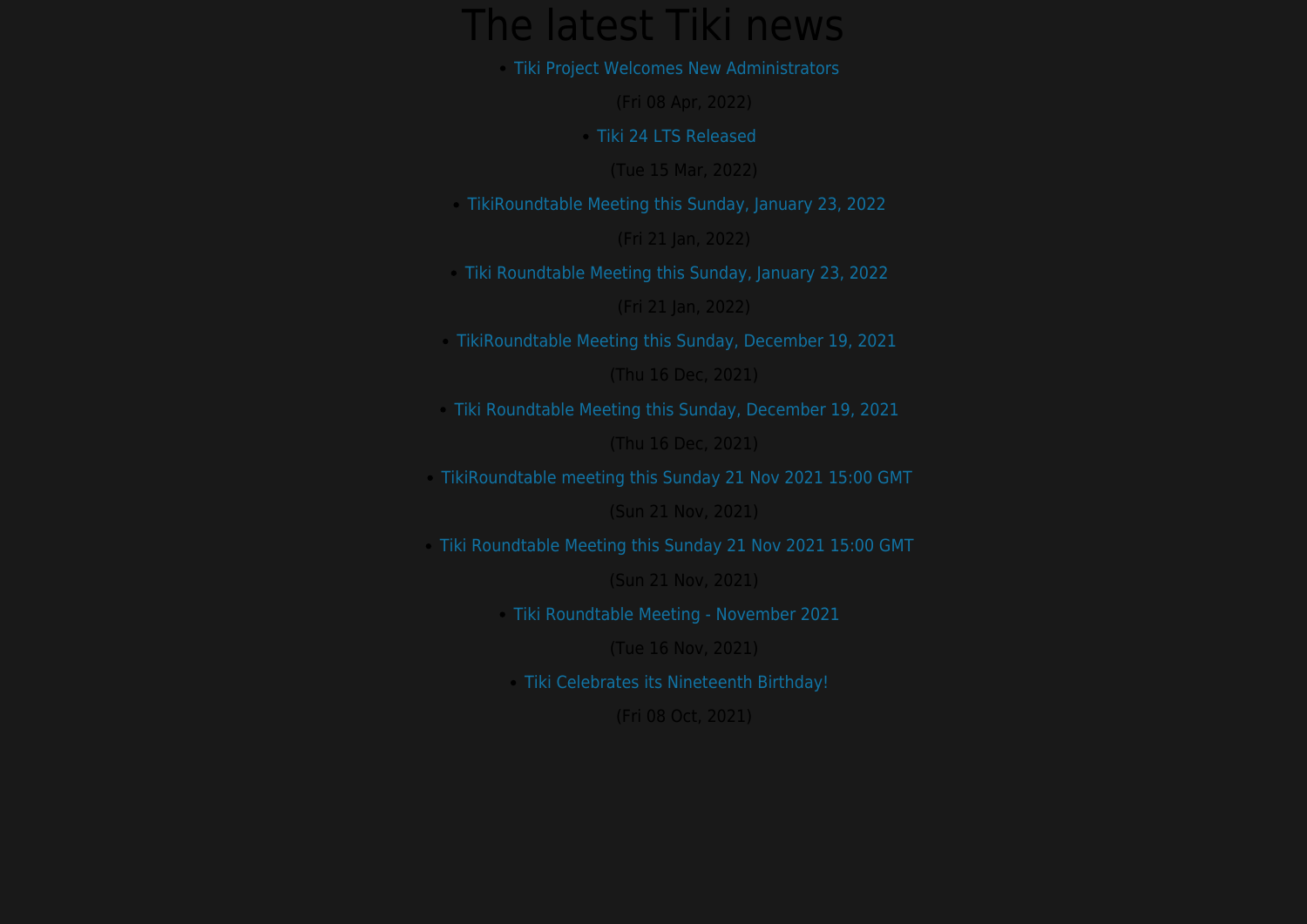### *A* Become a Power User

### Learn how to

- 1. [Download](https://doc.tiki.org/Download) the current release.
- 2. [Install](https://doc.tiki.org/Tiki-Installation-Guide) or [Upgrade](https://doc.tiki.org/Upgrade) your Tiki.
	- 3. [Configure](https://doc.tiki.org/Tiki-Administrator-Guide) the features.
	- 4. [Enjoy](https://doc.tiki.org/Tiki-User-Guide) your website.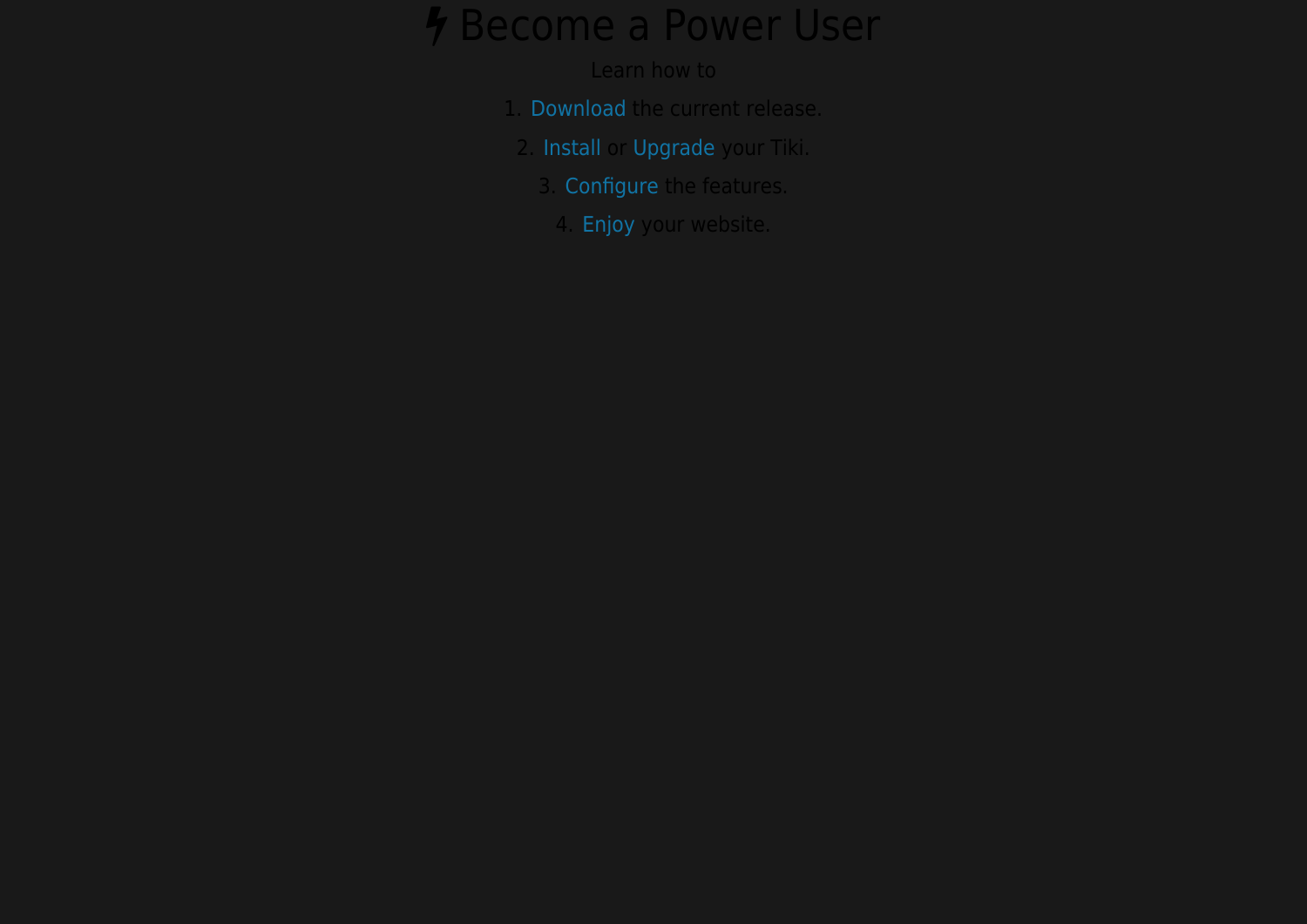### Become an Author

The Tiki documentation is a constant work in progress — **[you](https://doc.tiki.org/Welcome-Authors)** [can help](https://doc.tiki.org/Welcome-Authors) create and improve this site.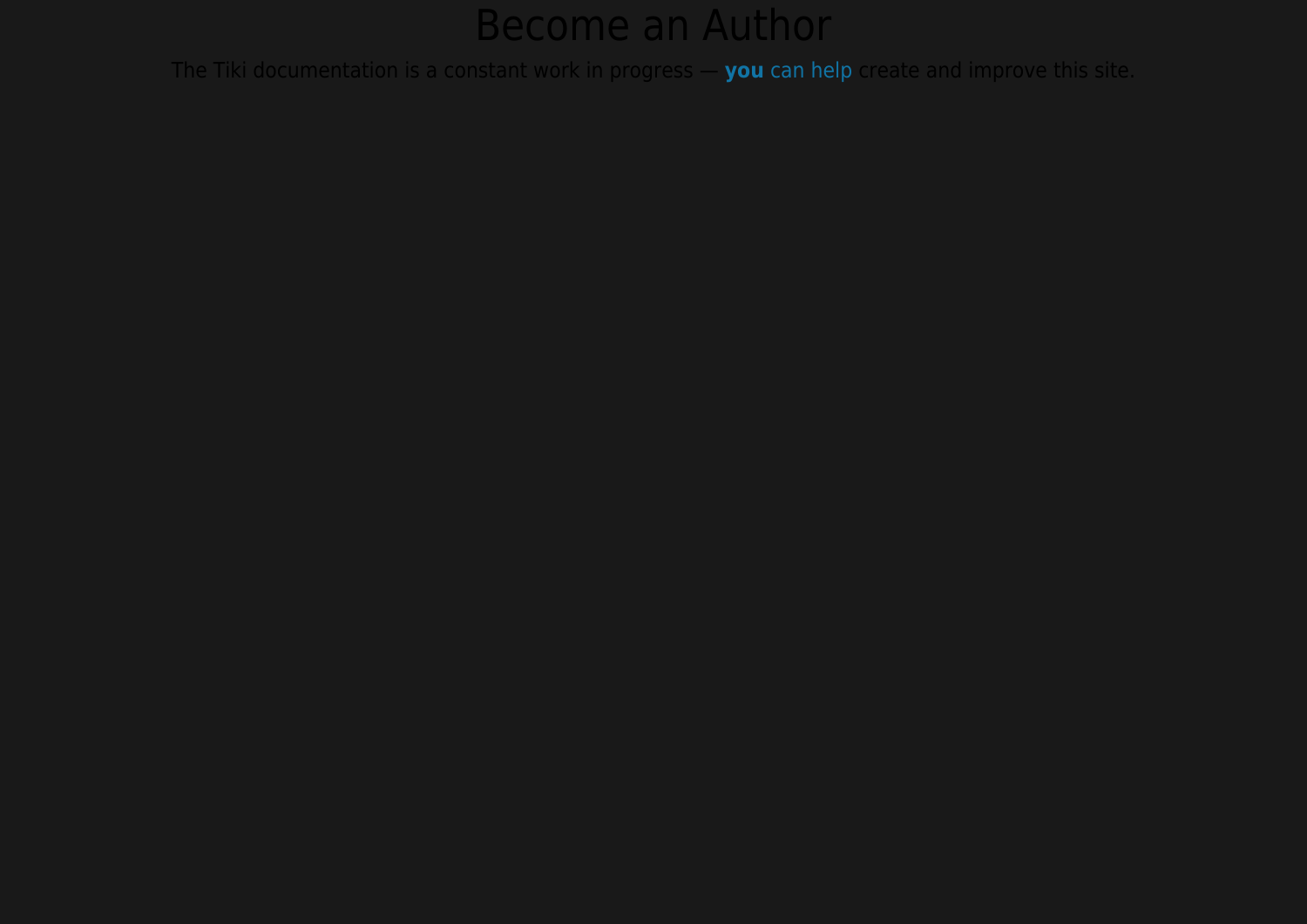### </>Become an Developer

The Tiki project is supported by hundreds of developer and you can [start contribute and commit your code](https://dev.tiki.org/TikiDevNewbie) very quickly.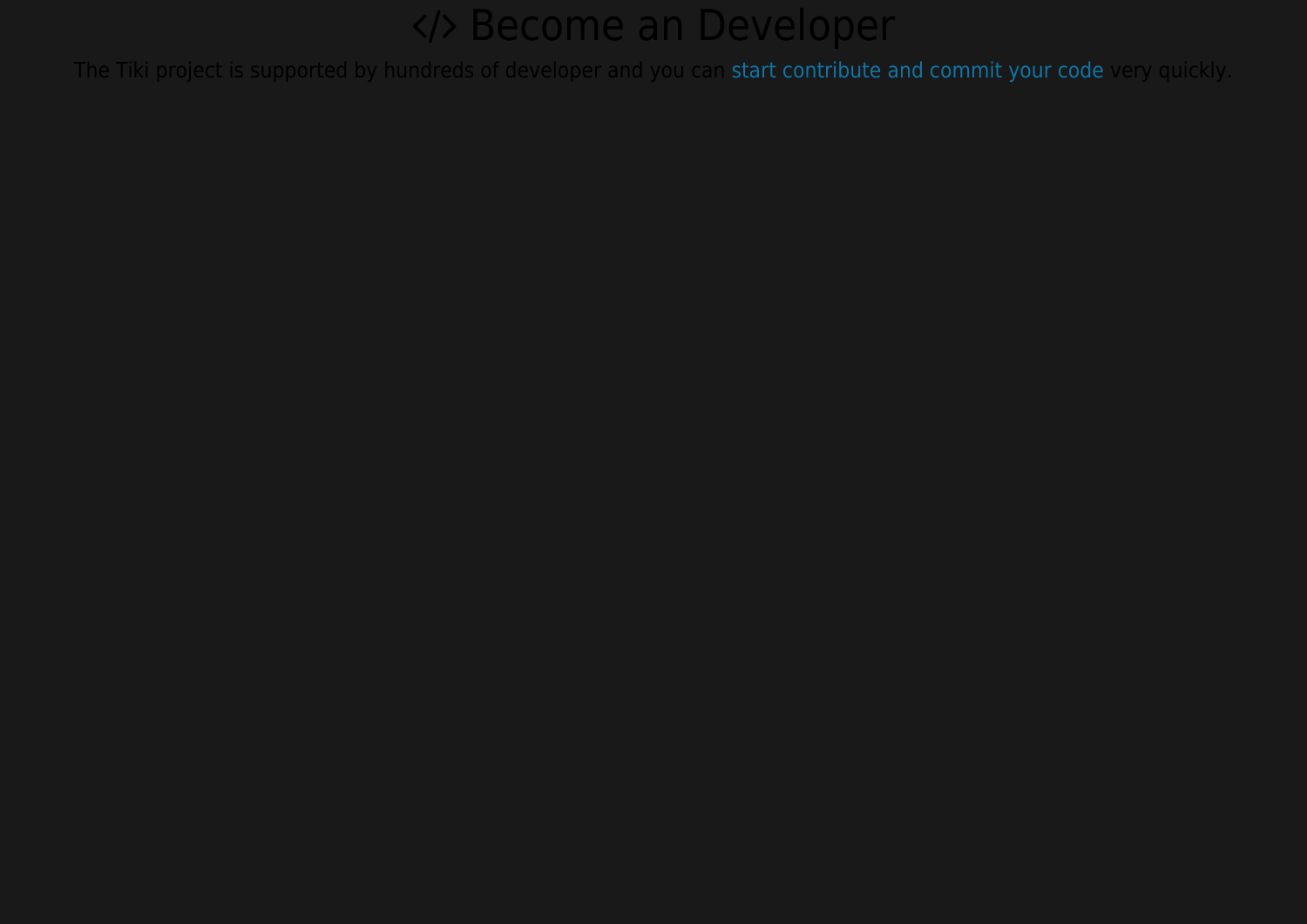## **B** Join the community

The **Tiki Community** is a member-driven **["do-ocracy"](https://doc.tiki.org/tiki-editpage.php?page=Model)**. To facilitate this approach, we offer support, **documentation** and tools that we, the **ommunity**, maintain for the tiki.org websites as we "eat our own dogfood" to improve and **add features** to the Tiki code. **Registration** i **free and open to all, and you are warmly welcomed to join**.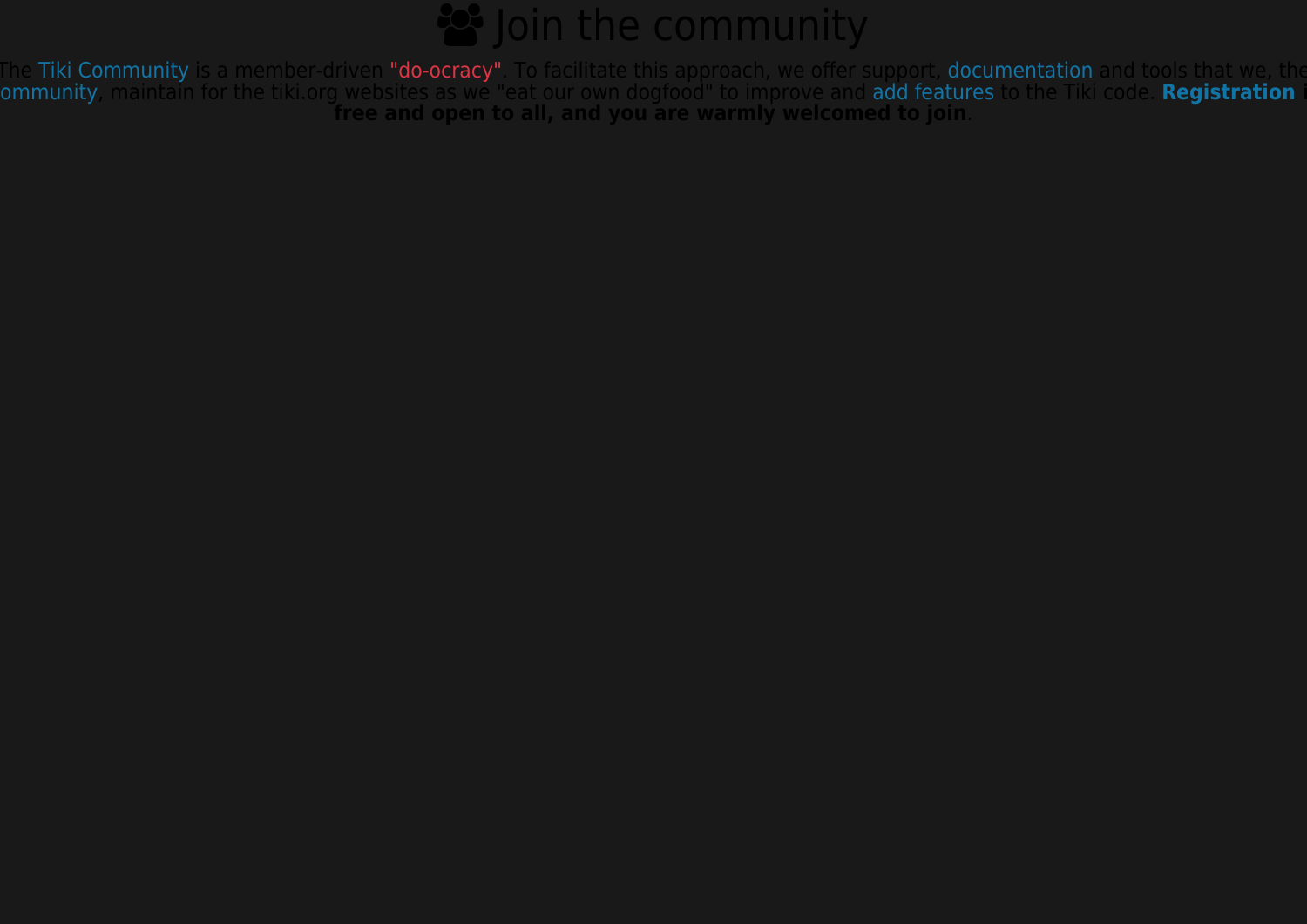

Having problems? Be sure to [check the Tiki Documentation](https://doc.tiki.org/All-the-Documentation), you will find most solutions there. Other places to

- [Frequently Asked Questions](https://doc.tiki.org/Tiki-FAQs) (FAQs)
	- [Tutorials and Videos](https://doc.tiki.org/Tutorials)
	- [Tiki Support Forums](http://tiki.org/forums)
- [Tiki Service Providers](http://info.tiki.org/Consultants) (consultants)
	- The [Tiki Newsletter](http://tiki.org/Newsletter)

[Initial Configuration](https://doc.tiki.org/Initial-Configuration) [Tuning and Performance](https://doc.tiki.org/Tuning-Tiki) [Troubleshooting](https://doc.tiki.org/Troubleshooting) [Author resources](https://doc.tiki.org/Welcome-Authors)

[Who does what](http://tiki.org/WhoWhat) / [Teams](http://tiki.org/Teams) [What do I find where](http://tiki.org/Where)

**Common topics include: How to get help with Tiki** 

 $\pmb{\times}$